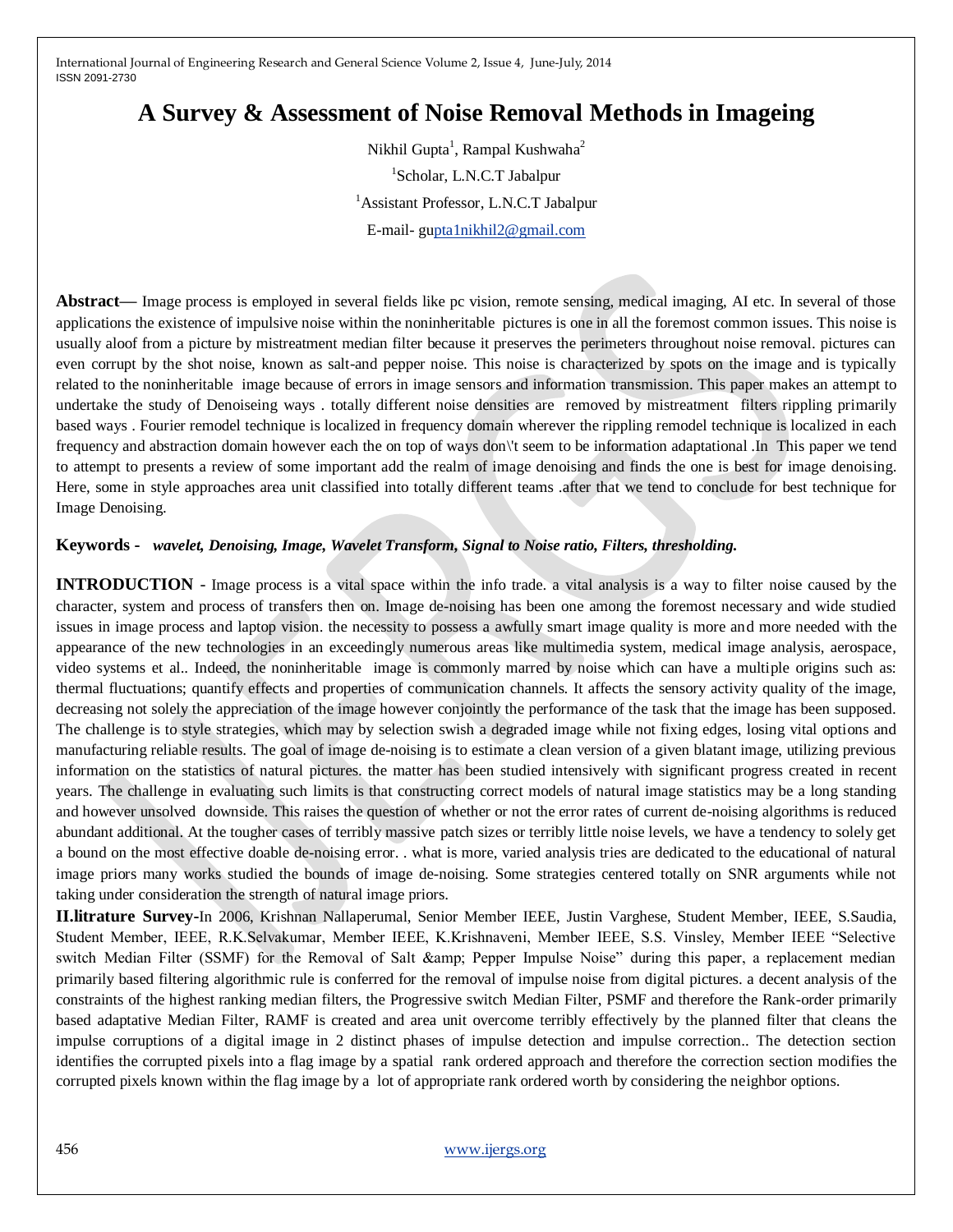In 2007, Krishnan Nallaperumal, Justin Varghese, S.Saudia, K.Krishnaveni, Santhosh.P.Mathew, P.Kumar, "An economical switch Median Filter for Salt & amp; Pepper Impulse Noise Reduction", like alternative impulse detection algorithms our impulse filter is developed by previous data on natural pictures, i.e., a noise-free image ought to be domestically swimmingly varied, and is separated by edges. The noise thought-about by this detection formula is merely salt pepper impulsive noise that means:

1) solely some of the image pixels ar corrupted whereas alternative pixels ar noise-free and

2) A noise pel takes either a really giant worth as a positive impulse or a really tiny worth as a negative impulse.

The options of the projected switch Median Filter are delineate to point out the economical restoration of extremely impulse corrupted pictures. The a lot of excellent associated computationally economical Filter takes care to revive solely the impulse corrupted pixels by a lot of excellent median from an applicable neighbourhood by keeping the signal content of the uncorrupted pixels. The filter identifies the clamant pixels by testing them for corruption with a lot of acceptable noise detector and is replaced by a far valid intensity which will maintain the image fidelity to an oversized extent. The projected filter restores solely the corrupted image signals of the digital image. associate improved impulse noise reduction filter that offers an appropriate and recognizable restoration of pictures corrupted in any respect noise levels to concerning ninety six. whereas most alternative median filters develop several impulse patches creating the rehabilitated image troublesome to acknowledge at higher noise levels, the projected switch Median Filter yields recognizable, patches free restoration with a trifle degradation in fidelity.

In 2007, Krishnan Nallaperumal, Senior Member, IEEE, Justin Varghese, Student Member, IEEE, S.Saudia, Student Member, IEEE, K.Arulmozhi, Member, IEEE, K.Velu, S.Annam, Student Member, IEEE, on "Salt & amp; Pepper Impulse Noise Removal victimization adaptational switch Median Filter", a good median filter for salt & amp; pepper impulse noise removal is bestowed. This computationally economical filtering technique is enforced by a 2 pass algorithm: within the 1st pass, identification of corrupted pixels that are to be filtered are utterly detected into a flag image employing a variable sized detection window approach; within the second pass, victimization the detected flag image, the pixels to be changed are known and corrected by a lot of appropriate median.

In 2008, James C. Church, Yixin Chen, and author V. Rice, "A spatial Median Filter for Noise Removal in Digital Images", during this paper, six completely different image filtering algorithms square measure compared supported their ability to reconstruct noise affected pictures. the aim of those algorithms is to get rid of noise from a sign that may occur through the transmission of a picture. A spatial Median Filter is introduced and compared with current image smoothing techniques. Experimental results demonstrate that the planned formula is resembling these techniques. A modification to the current formula is introduced to realize a lot of correct reconstructions over alternative in style techniques. within the results, they notice the simplest threshold T to use within the MSMF and determined that the simplest threshold is four once employing a  $3\times3$  mask size. exploitation these as parameters, this filter was enclosed during a comparison of the Mean, Median, element Median, Vector Median, and spatial Median Filters. during this comparison of noise removal filters, it had been terminated that for pictures containing  $p = zero.15$  noise composition, the MSMF performed the simplest which the element Median Filter performed the simplest overall noise compositions tested. This work was supported by the University of Mississippi.

In Proceedings of the seventh World Congress on Intelligent management and Automation, June 25-27, 2008, Chongqing, China, the authors Youlian Zhu, Cheng Huang, Zhihuo Xu has worked on "Image De-noising formula supported the Median Morphological Filter", for image de-noising by morphological filter that causes helpful data missing. The formula will the norm operation through erosion and dilation operations, improves and optimizes structuring part units. The experiment proves that this methodology overcomes the inherent inadequate of ancient morphological limit operation, and effectively removes the impulse noise of image; particularly in low signal to noise magnitude relation surroundings, the de-noising performance has obvious blessings than the normal morphological filter and median filter algorithms. Therefore, it has a broad application prospect in image process.

In 2008 International conference on data Science and Engineering, DENG Xiuqin, XIONG, Yong PENG Hong, has developed "A new quite weighted median filtering formula used for image Processing", geared toward the excellence and disadvantage of the normal median filtering formula, this paper proposes a replacement adaptative weighted median filtering (AWMF) formula. The new formula 1st determines noise points in image through noise detection, then adjusts the dimensions of filtering window adaptively in step with variety of noise points in window, the picture element points within the filtering window square measure sorted adaptively by bound rules and offers corresponding weight to every cluster of picture element points in step with similar it, finally the noise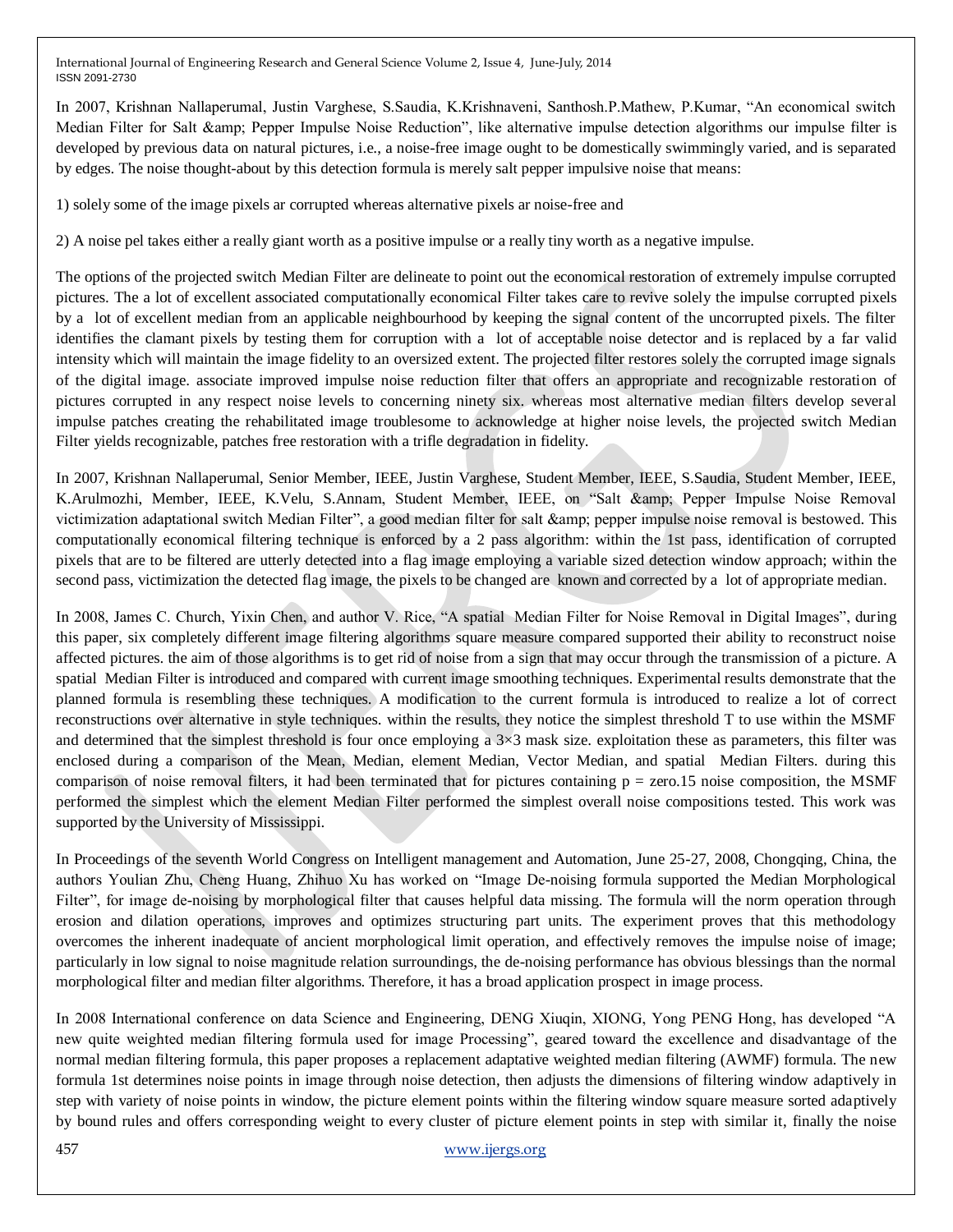detected square measure filtering treated by suggests that of weighted median filtering formula. The results of simulation experiment indicates that the new formula can't solely filter off noise effectively, however additionally favorably reserve image details with a filtering performance higher than ancient median filtering formula. To verify the formula during this paper will filter off impulse noises of various density and defend image elaborate data, the formula during this paper is compared with filtering formula of an equivalent kind with the quality take a look at image river of  $256 \times 256 \times$  eight bits as original image on Matlab seven. O platform, add impulse noise with intensity of fifty, 10%, 30%, four-hundredth and hour, severally adopt the quality median filtering formula radio frequency of 3×3 and 5×5 windows, the adaptative median filtering formula AMF, and formula during this paper for noise removal treatment of pictures to check the benefits and downsides of performance in terms of noise filtering and details protection. The paper raises a replacement weighted median filtering formula used for image method within the light-weight of the strong/weak points of ancient median filtering formula and therefore the advantage of enormous window filtering and little window filtering similarly as centres weighted median filtering. The new formula can't solely modify the dimensions of filtering window mechanically in step with the amount of noise points that square measure detected, however additionally cluster the picture element points within filtering window in step with the similarity by suggests that of hard the similarity of picture element points within filtering window similarly as offer corresponding weight W to the picture element points in cluster W. because the formula offers larger weight to window centre purpose and purposes for the most part kind of like the window centre point, it will defend the image details higher. This approach to self-adjust the dimensions of the filtering window and provides completely different weight to every picture element purpose has eased the contradiction between noise depression and detail conserving to an enormous degree, that has greatly increased the noise filtering and detail conserving capabilities, so has higher total performance in noise filtering than the quality median filter formula.

In 2009, Cheng Huang, Youlian Zhu, enhance the previous morphological filter and presented a "New Morphological Filtering Algorithm for Image Noise Reduction". Conventional morphological filter is disabling to effectively preserve image details while removing noises from an image. This algorithm of the self-adaptive median morphological filter is implemented as follows. First, the extreme value operation is displaced by the median operation in erosion and dilation. Then, the structuring element unit (SEU) is built based on the zero square matrix. Finally, the peak signal to noise ratio (PSNR) is used as the estimation function to select the size of the structuring element. Both the characteristics of morphological operations and the SEU determine the image processing effect. Following the increase of the noise density, the conventional morphological filtering algorithm and the median filtering algorithm become unavailable quickly. However, the proposed morphological filtering algorithm still has better effect in image noise reduction, especially in low SNR situations. Thus, the proposed algorithm is obviously superior to others.

In 2010, Jiafu Jiang, Jing Shen "An Effective Adaptive Median Filter Algorithm for Removing Salt & Pepper Noise in Images", this paper proposes an adaptive median filter algorithm based on modified PCNN model and has made some improvements and innovations as follows:

(1) The simplified PCNN model is proved to fail to detect pepper noise using reduction ad absurdum;

(2) The above model is improved using the method of divide and rule;

(3) The size of the filtering window is adaptively determined according to the output of the modified PCNN model. PCNN model was originally proposed by Eckhorn, focused on the synchronized pulse releases of the visual cortices of cats. But the original PCNN model has some limitations on practical image processing. Based on it, the adaptive median filter algorithm is achieved by detecting the pollution level, ascertaining the specific location of the noise and determining the size of the median filtering window adaptively. In order to verify the validity of this method, at Matlab 7.0 platform, we use the image Lena as the experimental material to do the simulations. The image Lena, which is added by different level of salt and pepper noise, is filtered by three different filtering methods. *MAE* (Mean Absolute Error) and *PSNR* (Peak Signal to Noise Ratio) are calculated and compared.

**Conclusion**- Filterization technique is computationally faster and gives better results. Some aspects that were analyzed in this paper may be useful for other denoising schemes, objective criteria for evaluating noise suppression performance of different significance measures. filters is superficially related to wavelets. If we make wavelets using modified thresholding, there is a much more powerful technique, however, capable of finding the underlying factors or sources when these classic methods fail completely.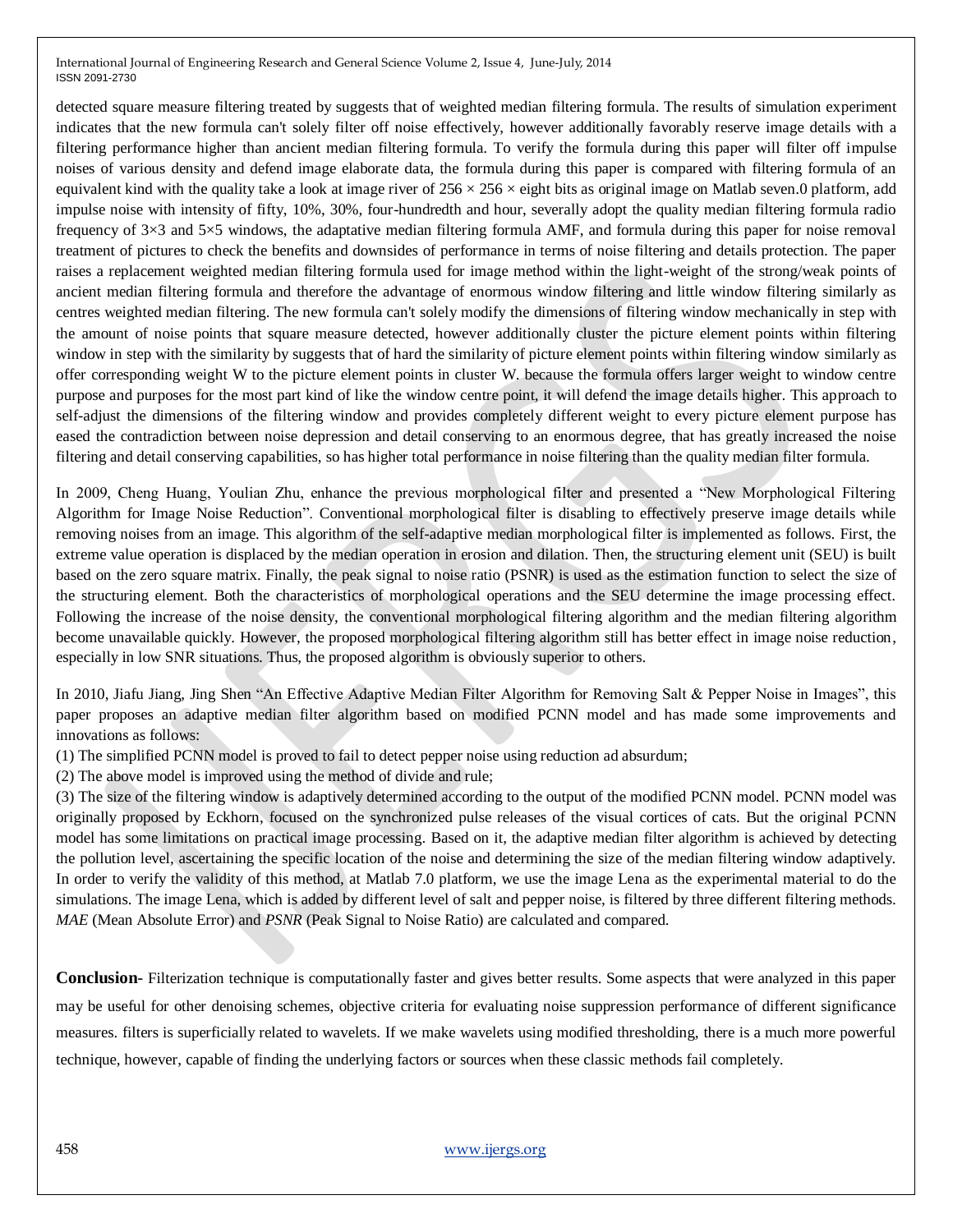## **REFERENCES:**

[1] Zhu Youlian, Huang Cheng, An Improved Median Filtering Algorithm Combined with Average Filtering, Third International Conference on Measuring Technology and Mechatronics Automation, 2011.

[2] WANG Chang-you, YANG Fu-ping, GONG Hui, A new kind of adaptive weighted median filter algorithm, 2010 International Conference on Computer Application and System Modeling (ICCASM 2010).

[3] Shuangteng Zhang, Image De-noising Using FIR Filters Designed with Evolution Strategies, Intelligent Systems and Applications (ISA), 2011 3rd International Workshop, 2011. Chenguang Yan and Yujing Liu, Application of Modified Adaptive Median Filter for Impulse Noise, International Conference on Intelligent Control and Information Processing - Dalian, China August 13-15, 2010.

[4] HongJun Li, ZhiMin Zhao, Image Denoising Algorithm Based on Improved Filter in Contourlet Domain, World Congress on Computer Science and Information Engineering, 2009.

[5] LIU Wei , New Method for Image Denoising while Keeping Edge Information, 2009 IEEE.

[6] S. Balasubramanian, S. Kalishwaran, R. Muthuraj, D. Ebenezer, V. Jayaraj, "An Efficient Non-linear Cascade Filtering Algorithm for Removal of High Density Salt and Pepper Noise in Image and Video sequence" , International Conference on "Control, Automation, Communication and Energy Conservation" June 2009.

[7] TANG Quan-hua, YE Jun, Yan Zhou, A New Image Denosing Method, International Conference on Intelligent Computation Technology and Automation,2008.

[8] DENG Xiuqin, XIONG Yong PENG Hong , A new kind of weighted median filtering algorithm used for image Processing, International Symposium on Information Science and Engieering, 2008.

[9] I. Aizenberg, C. Butakoff and D. Paliy, "Impulsive noise removal using threshold boolean filtering based on the impulse detecting functions," IEEE Signal Proc. Letters, vol. 12, no. 1, pp. 63-66, 2005.

[10] S. M. Mahbubur Rahman, M. Omair Ahmad Fellow, IEEE, M. N. S. Swamy, Fellow, IEEE, "Wavelet-domain Image De-noising Algorithm Using Series Expansion of Coefficient P.D.F. in Terms of Hermite Polynomials", 2005.

[11] Li Dan Wang Yan Fang Ting, Wavelet Image De-noising Algorithm Based on Local Adaptive Wiener Filtering, International Conference on Mechatronic Science, Electric Engineering and Computer, Jilin, China August 19-22, 2011.

[12] Zuo-feng Zhou, Jian-zhong Cao, Hao Wang, Wei-hua Liu, Image Denoising Algorithm via Doubly Bilateral Filtering,IEEE 2009.